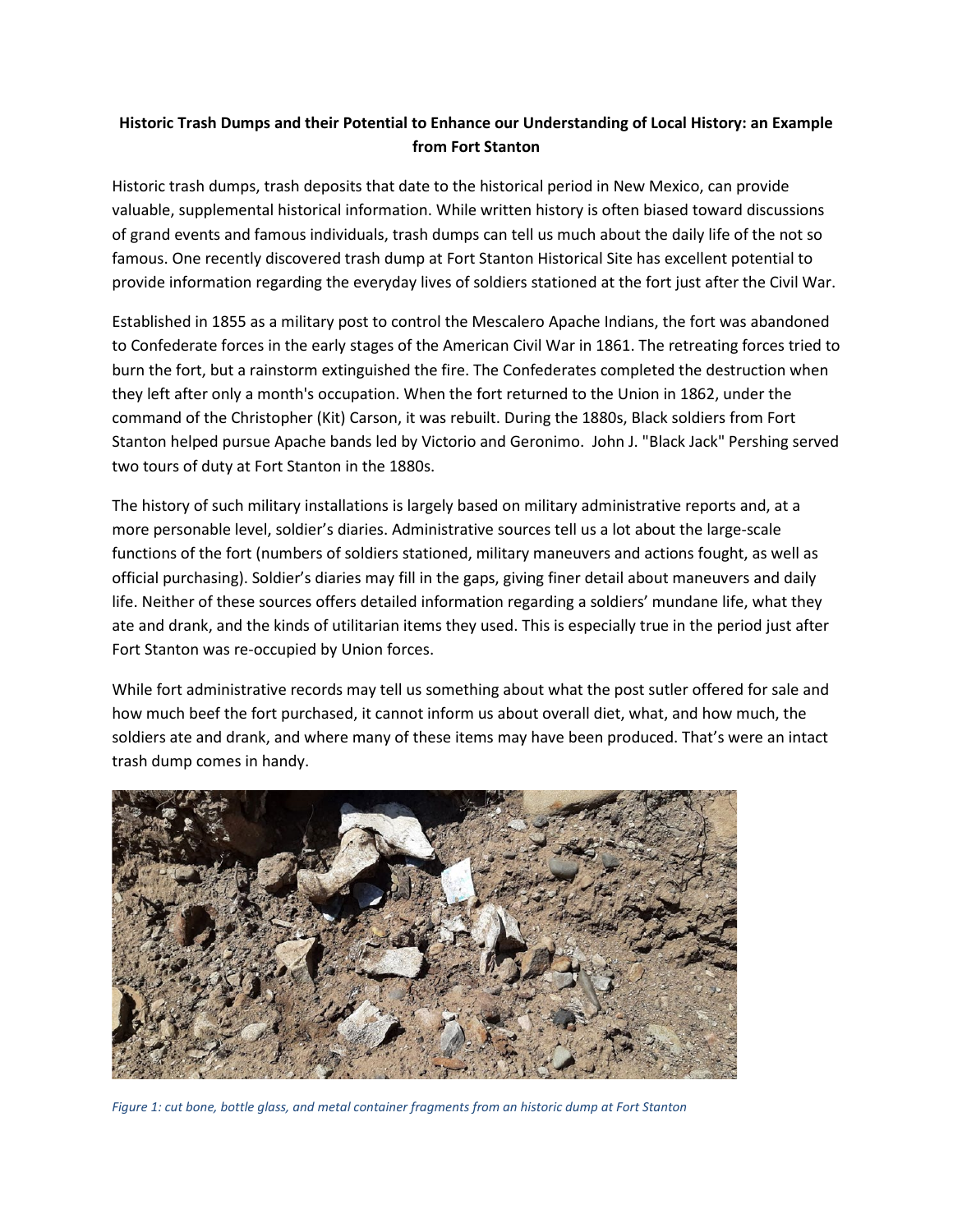One such dump was recently uncovered during the installation of a water line at Fort Stanton. The dump was buried about two feet deep and was not visible on the ground surface. The water line trench exposed a portion of the dump, which was rich in butchered bone, no-seam glass bottles (dating to the 1850-1870s) and bottle fragments, the remains of metal cans and other items.



*Figure 2: intact and broken wine bottles*



*Figure 3: Ash and charcoal lens at Fort Stanton dump site*

The dump also contained ash and charcoal deposits, the latter of which will help date the dump deposits. The presence of ceramic whiteware fragments can tell us about the types of food serving vessels that were used at the fort. The presence of intact and broken wine bottles indicates that wine was an essential component of the diet. The metal can fragments can tell us what canned food items were utilized. The dump even contains a portion of a calvary spur issued in 1859.